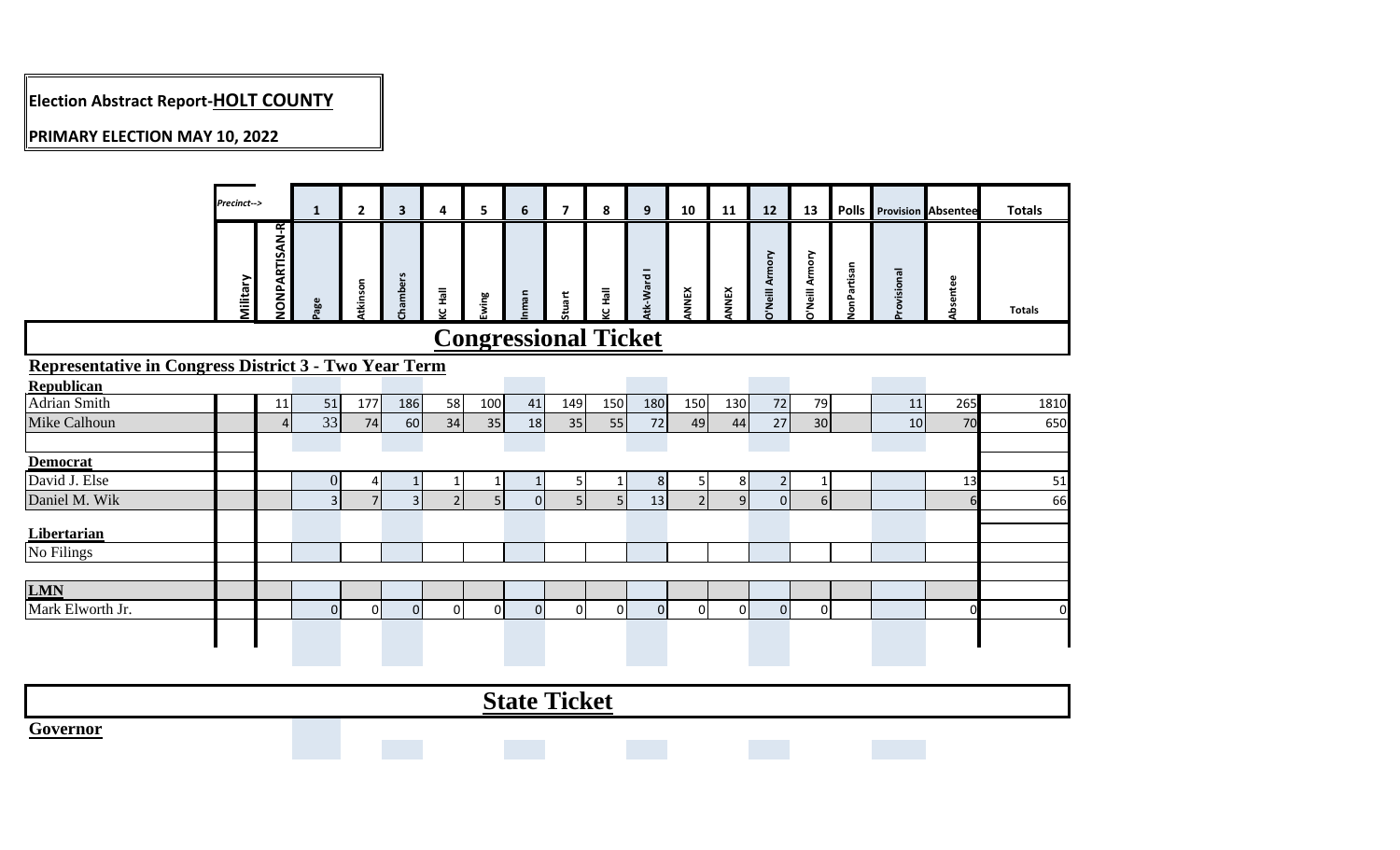| Republican                      |  |                 |                |                  |                |                |                |                |                |                     |                |                |                |                |                         |                |             |
|---------------------------------|--|-----------------|----------------|------------------|----------------|----------------|----------------|----------------|----------------|---------------------|----------------|----------------|----------------|----------------|-------------------------|----------------|-------------|
| <b>Breland Ridenour</b>         |  | $\mathbf{1}$    |                | $\mathbf{1}$     | 4              | 2              | $\overline{3}$ | $\overline{2}$ | $\overline{0}$ | $\overline{4}$      | $\overline{2}$ | 4              | 3              | $\mathbf{0}$   | $\mathbf 0$             | 10             | 37          |
| <b>Brett Lindstrom</b>          |  | 18              | 34             | 73               | 8              | 23             | 10             | 33             | 35             | 45                  | 39             | 26             | 13             | 15             | $\overline{2}$          | 58             | 432         |
| CharlesW. Herbster              |  |                 | 35 145         | 115              | 56             | 68             | 25             | 91             | 107            | 115                 | 63             | 73             | 42             | 57             | 12                      | 141            | 1145        |
| Donna Nicole Carpenter          |  | 0 <sub>3</sub>  |                | $\overline{0}$   | 2              | $\overline{0}$ | $\pmb{0}$      | $\mathbf 0$    | $\mathbf 0$    | $\mathbf{1}$        | $\mathbf{1}$   | $\mathbf{1}$   | $\overline{2}$ | $\overline{0}$ | $\mathbf 0$             | 3              | 13          |
| Jim Pillen                      |  | 30 <sup>°</sup> | 76             | 67               | 21             | 39             | 18             | 56             | 61             | 74                  | 89             | 62             | 35             | 31             | $6 \overline{6}$        | 105            | 770         |
| Lela McNinch                    |  | $\overline{0}$  |                | $\overline{0}$   | $\mathbf{0}$   | $\mathbf{1}$   | $\mathbf{1}$   | $\mathbf 1$    | 3              | $\mathbf{1}$        | $\overline{0}$ | $\overline{0}$ | $\overline{0}$ | $\overline{0}$ | $\overline{2}$          | 0              | 10          |
| Michael Connely                 |  | $\mathbf{1}$    |                | $\Omega$         | $\Omega$       | $\mathbf{1}$   | $\mathbf{1}$   | $\overline{2}$ | $\mathbf 0$    | $\overline{4}$      | $\overline{0}$ | $\Omega$       | $\overline{2}$ | $\overline{3}$ | $\mathbf 0$             |                | 19          |
| Theresa Thibodeau               |  | 6 <sup>1</sup>  | 10             | $7 \overline{ }$ | 6              | 15             | $\mathbf{3}$   | 11             | 13             | $17\,$              | 16             | 13             | $\overline{7}$ | 9              | $\mathbf{1}$            | 26             | 160         |
| <b>Troy Wentz</b>               |  | $\overline{0}$  | $\overline{0}$ | 1 <sup>1</sup>   | $\mathbf 0$    | $\overline{0}$ | $\mathbf 0$    | $\pmb{0}$      | $\mathbf{1}$   | $\mathsf{O}\xspace$ | $\mathbf{1}$   | $\overline{0}$ | $\overline{0}$ | $\overline{0}$ | $\pmb{0}$               | $\overline{0}$ | 3           |
| <b>Democratic</b>               |  |                 |                |                  |                |                |                |                |                |                     |                |                |                |                |                         |                |             |
| Carol Blood                     |  | 5               | 10             | 5 <sup>1</sup>   | 5              | 5              | $\overline{2}$ | 11             | 8 <sup>1</sup> | 23                  | 11             | 15             | $\mathsf{3}$   | 9              |                         | 21             | 133         |
| Roy A, Harris                   |  | $\mathbf{1}$    | $\frac{3}{2}$  | 3 <sup>1</sup>   | $\overline{0}$ | 2 <sup>1</sup> | $\mathbf{1}$   | $\mathbf{1}$   | $\overline{0}$ | 5 <sup>1</sup>      | $\overline{3}$ | $1\vert$       | $\overline{0}$ | $\mathbf{1}$   |                         | 7              | 28          |
| <b>Libertarian</b>              |  |                 |                |                  |                |                |                |                |                |                     |                |                |                |                |                         |                |             |
| Scott Zimmerman                 |  | $\overline{0}$  | 0              | $1\overline{ }$  | $\overline{0}$ | $\mathbf{1}$   | $\mathbf 0$    | $\overline{0}$ | 0              | $\overline{2}$      | $1\vert$       | $\circ$        | $\overline{O}$ | $\overline{0}$ |                         | $\Omega$       | 5           |
| <b>LMN</b>                      |  |                 |                |                  |                |                |                |                |                |                     |                |                |                |                |                         |                |             |
| No filing                       |  |                 |                |                  |                |                |                |                |                |                     |                |                |                |                |                         |                | $\mathbf 0$ |
| <b>Secretary of State</b>       |  |                 |                |                  |                |                |                |                |                |                     |                |                |                |                |                         |                |             |
| <b>Republican</b>               |  |                 |                |                  |                |                |                |                |                |                     |                |                |                |                |                         |                |             |
| <b>Bob Evnen</b>                |  | 20              | 48             | 52               | 29             | 31             | 18             | 40             | 42             | 46                  | 59             | 39             | 28             | 44             | 4                       | 136            | 636         |
| Rex Schroder                    |  | 27              | 37             | 34               | 20             | 34             | 13             | 36             | 53             | 13                  | 46             | 44             | 19             | 30             | $\overline{\mathbf{3}}$ | 54             | 463         |
| Robert J. Borer                 |  | 27              | 154            | 85               | 27             | 49             | 24             | 87             | 64             | 172                 | 59             | 59             | 40             | 22             | 8                       | 108            | 985         |
| <b>Democrat</b>                 |  |                 |                |                  |                |                |                |                |                |                     |                |                |                |                |                         |                |             |
| No Filings                      |  |                 |                |                  |                |                |                |                |                |                     |                |                |                |                |                         |                | $\mathbf 0$ |
| Libertarian                     |  |                 |                |                  |                |                |                |                |                |                     |                |                |                |                |                         |                |             |
| No Filing                       |  |                 |                |                  |                |                |                |                |                |                     |                |                |                |                |                         |                | $\mathbf 0$ |
| <b>LMN</b><br><b>No Filings</b> |  |                 |                |                  |                |                |                |                |                |                     |                |                |                |                |                         |                |             |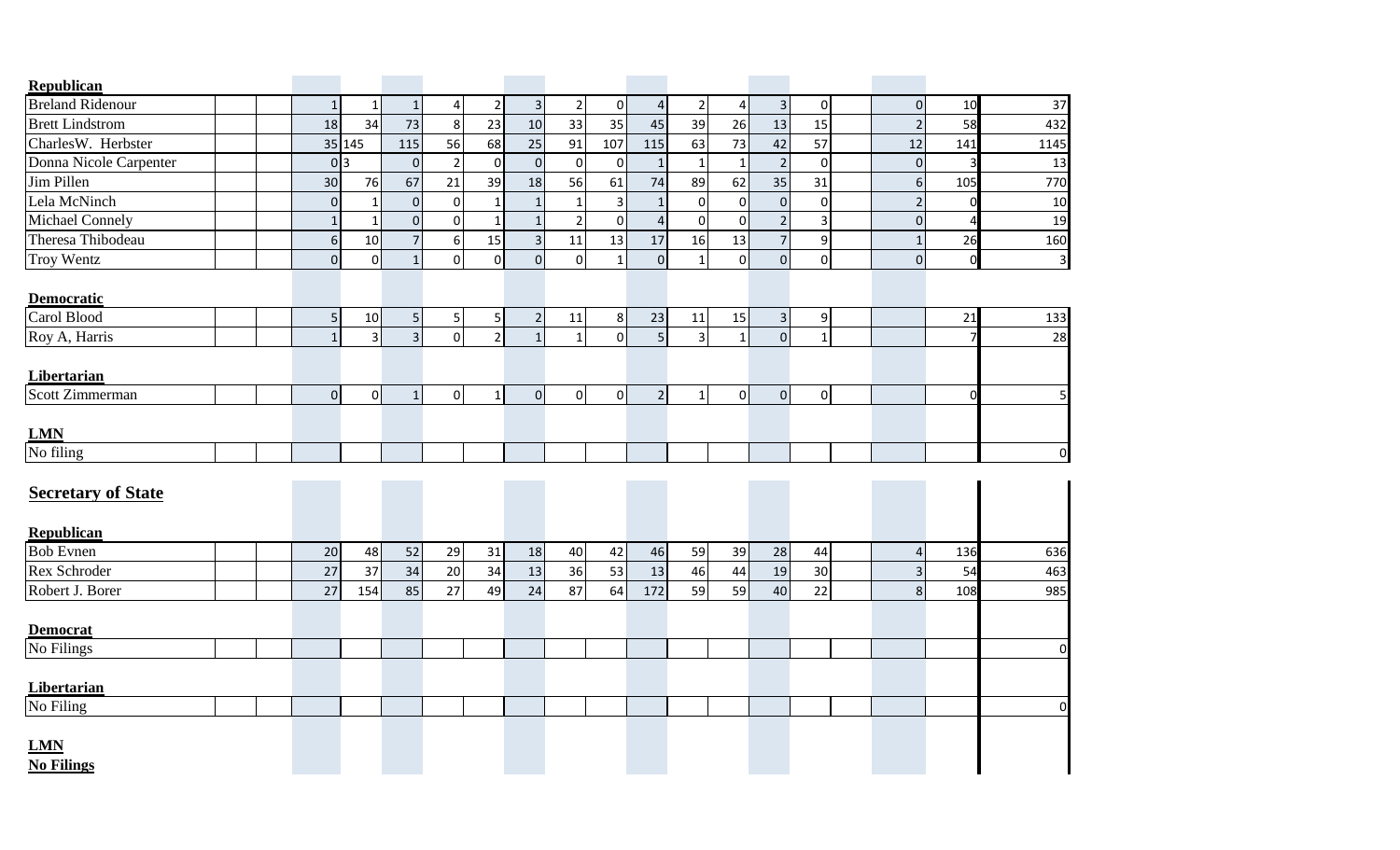| <b>State Treasurer</b>            |  |                |     |              |        |              |           |                |     |                |                |         |        |                |                |             |                |
|-----------------------------------|--|----------------|-----|--------------|--------|--------------|-----------|----------------|-----|----------------|----------------|---------|--------|----------------|----------------|-------------|----------------|
| <b>Republican</b>                 |  |                |     |              |        |              |           |                |     |                |                |         |        |                |                |             |                |
| John Murante                      |  | 30             | 96  | 102          | $30\,$ | 56           | 26        | 66             | 61  | 97             | 80             | 70      | 36     | 43             | 5              | 197         | 995            |
| Paul Anderson                     |  | 43             | 121 | 63           | 43     | 50           | 26        | 78             | 90  | 104            | 82             | 69      | 46     | 47             | $\overline{9}$ | 94          | 965            |
|                                   |  |                |     |              |        |              |           |                |     |                |                |         |        |                |                |             |                |
| <b>Democrat</b>                   |  |                |     |              |        |              |           |                |     |                |                |         |        |                |                |             |                |
| No Filings                        |  |                |     |              |        |              |           |                |     |                |                |         |        |                |                |             | $\overline{0}$ |
| Libertarian                       |  |                |     |              |        |              |           |                |     |                |                |         |        |                |                |             |                |
| Katrina Tomsen                    |  |                | 0   | $\mathbf{1}$ |        | $\mathbf{1}$ | $\pmb{0}$ | $1\vert$       | 0   | 2 <sup>1</sup> | 1              | $\circ$ | 0      | $\overline{O}$ |                | $\mathbf 0$ | 6              |
| <b>LMN</b>                        |  |                |     |              |        |              |           |                |     |                |                |         |        |                |                |             |                |
| No Filings                        |  |                |     |              |        |              |           |                |     |                |                |         |        |                |                |             | $\pmb{0}$      |
|                                   |  |                |     |              |        |              |           |                |     |                |                |         |        |                |                |             |                |
| <b>State Attorney General</b>     |  |                |     |              |        |              |           |                |     |                |                |         |        |                |                |             |                |
| <b>Republican</b>                 |  |                |     |              |        |              |           |                |     |                |                |         |        |                |                |             |                |
| Jennifer Hicks                    |  | 27             | 77  | 56           | $22\,$ | 40           | 18        | 60             | 46  | 85             | 61             | 54      | 27     | 39             | 5              | 71          | 688            |
| Mike Hilgers                      |  | 45             | 149 | 112          | 57     | 70           | 38        | 96             | 124 | 122            | 104            | 89      | 62     | 62             | 10             | 214         | 1354           |
| <b>Democrat</b>                   |  |                |     |              |        |              |           |                |     |                |                |         |        |                |                |             |                |
| No Filings                        |  |                |     |              |        |              |           |                |     |                |                |         |        |                |                |             | $\overline{0}$ |
| Libertarian                       |  |                |     |              |        |              |           |                |     |                |                |         |        |                |                |             |                |
| No Filings                        |  |                |     |              |        |              |           |                |     |                |                |         |        |                |                |             | $\pmb{0}$      |
| <b>LMN</b>                        |  |                |     |              |        |              |           |                |     |                |                |         |        |                |                |             |                |
| <b>Larry Bolinger</b>             |  | $\overline{0}$ | 0   | 0            | 0      | $\circ$      | $\pmb{0}$ | $\overline{0}$ | 0   | $\overline{0}$ | $\overline{0}$ | $\circ$ | 0      | $\overline{0}$ |                | $\mathbf 0$ | $\overline{0}$ |
|                                   |  |                |     |              |        |              |           |                |     |                |                |         |        |                |                |             |                |
| <b>Auditor of Public Accounts</b> |  |                |     |              |        |              |           |                |     |                |                |         |        |                |                |             |                |
| <b>Republican</b>                 |  |                |     |              |        |              |           |                |     |                |                |         |        |                |                |             |                |
| <b>Larry Anderson</b>             |  | 19             | 61  | 35           | 30     | 29           | 16        | 44             | 35  | 65             | 45             | 35      | $22\,$ | 27             | 8              | 91          | 562            |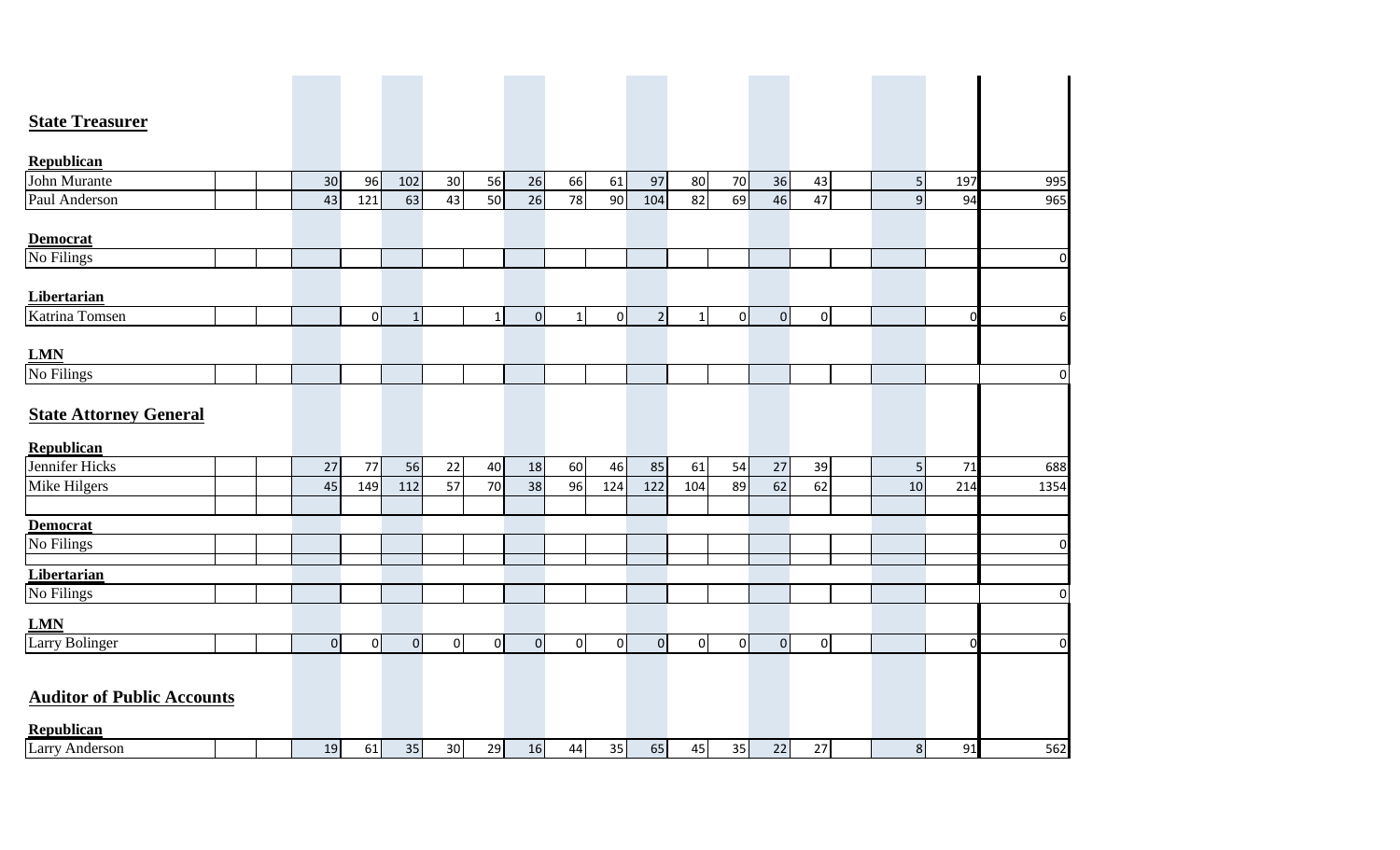| Mike Foley                                                  |  | 52 | <b>160</b> | 157 | 44 | 87 I | 34 | 108 | 135 <sub>1</sub> | 152 | 128 | 117 | <b>64</b> | 73 | 210 | 1528 |
|-------------------------------------------------------------|--|----|------------|-----|----|------|----|-----|------------------|-----|-----|-----|-----------|----|-----|------|
| <b>Democrat</b>                                             |  |    |            |     |    |      |    |     |                  |     |     |     |           |    |     |      |
| No Filings                                                  |  |    |            |     |    |      |    |     |                  |     |     |     |           |    |     |      |
| Libertarian                                                 |  |    |            |     |    |      |    |     |                  |     |     |     |           |    |     |      |
| Gene Siadek                                                 |  |    |            |     |    |      |    |     |                  |     |     |     |           |    |     |      |
| <b>LMN</b>                                                  |  |    |            |     |    |      |    |     |                  |     |     |     |           |    |     |      |
| L. Leroy Lopez                                              |  |    |            |     |    |      |    |     |                  |     |     |     |           | ΩI | ΩL  |      |
| <b>Public Service Commissioner-District 5-Six Year Term</b> |  |    |            |     |    |      |    |     |                  |     |     |     |           |    |     |      |

#### **Public Service Commissioner-District 5-Six Year Term**

| Republican         |  |    |                 |    |                 |                 |    |                 |                 |                 |                 |                 |    |    |   |     |                |
|--------------------|--|----|-----------------|----|-----------------|-----------------|----|-----------------|-----------------|-----------------|-----------------|-----------------|----|----|---|-----|----------------|
| Dakota Delka       |  | 9  | 26 <sub>l</sub> | 21 | 61              | 18 <sup>1</sup> | 13 | 15 <sub>l</sub> | 16 <sup>1</sup> | 36 <sub>l</sub> | 18 <sup>1</sup> | 10 <sup>1</sup> | 13 |    |   | 34  | 244            |
| Kevin Stocker      |  | 30 | 72              | 62 | 30 <sup>1</sup> | 32              | 12 | 47              | 48              | 72              | 47              | 43              | 34 | 36 | n | 76  | 647            |
| Mary Ridder        |  | 27 | 101             | 57 | 29              | 40              | 20 | 65              | 69              | 71              | 74              | 73              | 31 | 41 |   | 144 | 847            |
| Democratic         |  |    |                 |    |                 |                 |    |                 |                 |                 |                 |                 |    |    |   |     |                |
| No Filings         |  |    |                 |    |                 |                 |    |                 |                 |                 |                 |                 |    |    |   |     | 0              |
| <b>Libertarian</b> |  |    |                 |    |                 |                 |    |                 |                 |                 |                 |                 |    |    |   |     |                |
| No Filings         |  |    |                 |    |                 |                 |    |                 |                 |                 |                 |                 |    |    |   |     | $\overline{0}$ |
|                    |  |    |                 |    |                 |                 |    |                 |                 |                 |                 |                 |    |    |   |     |                |
| <b>LMN</b>         |  |    |                 |    |                 |                 |    |                 |                 |                 |                 |                 |    |    |   |     |                |
| No Filings         |  |    |                 |    |                 |                 |    |                 |                 |                 |                 |                 |    |    |   |     | $\overline{0}$ |

**Holt County Ticket**

|                                       | Precinct-->                         |                                         |     |        | з                  |        |    | b            |    | o<br>ō |                                           | 10          | 11      | $12 \overline{ }$ | 13                     | <b>Polls</b> Provision Absentee |    | <b>Totals</b> |
|---------------------------------------|-------------------------------------|-----------------------------------------|-----|--------|--------------------|--------|----|--------------|----|--------|-------------------------------------------|-------------|---------|-------------------|------------------------|---------------------------------|----|---------------|
|                                       | œ<br>Ξ.<br>$\overline{\phantom{0}}$ | t<br>Ξ.<br>o<br>ပ<br>$\frac{1}{2}$<br>÷ | မ္မ | ⊆<br>虛 | ٣<br>$\omega$<br>≏ | =<br>൹ | ဗ္ | $\mathbf{C}$ | سد | =<br>흐 | $\overline{\phantom{0}}$<br>ਠ<br>ێ<br>معد | ပ<br>ت<br>▥ | EC<br>C |                   | $\circ$<br>=<br>.<br>@ | ਜ਼                              |    | <b>Totals</b> |
| <b>County Supervisor-- District 1</b> |                                     |                                         |     |        |                    |        |    |              |    |        |                                           |             |         |                   |                        |                                 |    |               |
| <b>Republican</b>                     |                                     |                                         |     |        |                    |        |    |              |    |        |                                           |             |         |                   |                        |                                 |    |               |
| Dean Sidak                            |                                     |                                         |     |        |                    |        |    |              |    |        |                                           | 90I         |         |                   | 32                     |                                 | 23 | 145           |
| Joshua G. Treptow                     |                                     |                                         |     |        |                    |        |    |              |    |        |                                           | 118         |         |                   | 50                     |                                 | 30 | 200           |
|                                       |                                     |                                         |     |        |                    |        |    |              |    |        |                                           |             |         |                   |                        |                                 |    |               |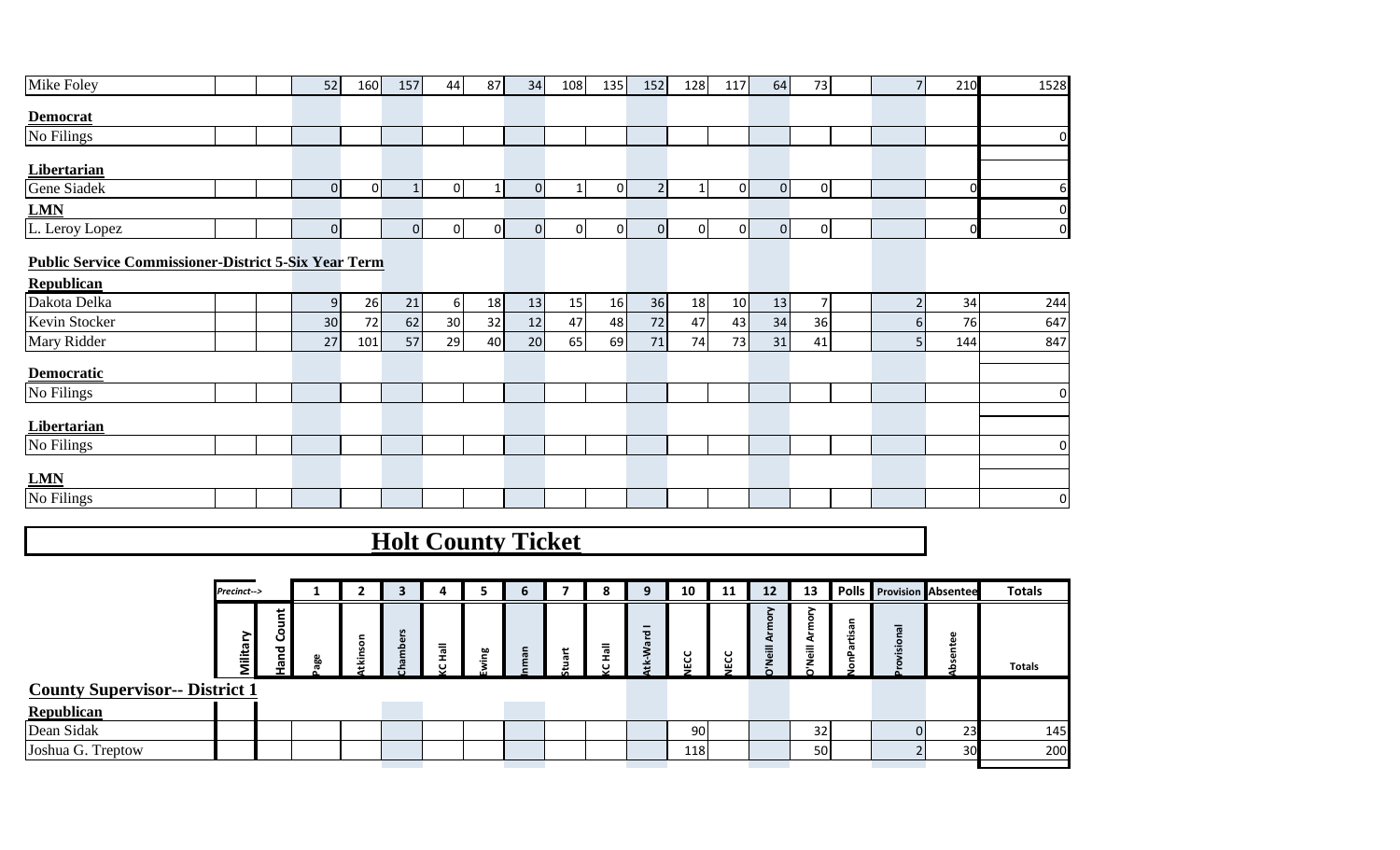| <b>Democrat</b>                                        |  |    |                |     |              |                 |                           |                 |                 |     |     |     |         |    |                |     |                |
|--------------------------------------------------------|--|----|----------------|-----|--------------|-----------------|---------------------------|-----------------|-----------------|-----|-----|-----|---------|----|----------------|-----|----------------|
| No Filings                                             |  |    |                |     |              |                 |                           |                 |                 |     |     |     |         |    |                |     | $\overline{0}$ |
| Libertarian                                            |  |    |                |     |              |                 |                           |                 |                 |     |     |     |         |    |                |     |                |
| No Filings                                             |  |    |                |     |              |                 |                           |                 |                 |     |     |     |         |    |                |     | $\overline{0}$ |
|                                                        |  |    |                |     |              |                 |                           |                 |                 |     |     |     |         |    |                |     |                |
| <b>LMN</b><br>No Filings                               |  |    |                |     |              |                 |                           |                 |                 |     |     |     |         |    |                |     |                |
|                                                        |  |    |                |     |              |                 |                           |                 |                 |     |     |     |         |    |                |     | $\overline{0}$ |
| <b>County Supervisor - District 7</b>                  |  |    |                |     |              |                 |                           |                 |                 |     |     |     |         |    |                |     |                |
| Republican                                             |  |    |                |     |              |                 |                           |                 |                 |     |     |     |         |    |                |     |                |
| <b>Bob Weber</b>                                       |  |    | $\overline{7}$ |     |              |                 |                           |                 |                 | 83  |     |     |         |    | $\overline{0}$ | 18  | 108            |
| Duane Neiman                                           |  |    | 31             |     |              |                 |                           |                 |                 | 127 |     |     |         |    | $\overline{2}$ | 18  | 178            |
| John W. Vogel                                          |  |    | 9              |     |              |                 |                           |                 |                 | 51  |     |     |         |    | $\Omega$       |     | 65             |
| <b>Democrat</b>                                        |  |    |                |     |              |                 |                           |                 |                 |     |     |     |         |    |                |     |                |
| No Filings                                             |  |    |                |     |              |                 |                           |                 |                 |     |     |     |         |    |                |     | $\overline{0}$ |
| Libertarian                                            |  |    |                |     |              |                 |                           |                 |                 |     |     |     |         |    |                |     |                |
| No Filings                                             |  |    |                |     |              |                 |                           |                 |                 |     |     |     |         |    |                |     | $\mathbf 0$    |
| <u>LMN</u>                                             |  |    |                |     |              |                 |                           |                 |                 |     |     |     |         |    |                |     |                |
| No Filings                                             |  |    |                |     |              |                 |                           |                 |                 |     |     |     |         |    |                |     | $\overline{0}$ |
|                                                        |  |    |                |     |              |                 |                           |                 |                 |     |     |     |         |    |                |     |                |
|                                                        |  |    |                |     |              |                 | <b>Nonpartisan Ticket</b> |                 |                 |     |     |     |         |    |                |     |                |
| <b>Member of Legislature--District 40</b>              |  |    |                |     |              |                 |                           |                 |                 |     |     |     |         |    |                |     |                |
| <b>Barry DeKay</b>                                     |  | 45 | 171            | 187 | 70           | 45              | 32                        | 116             | 156             | 159 | 132 | 134 | 67      | 66 | 17             | 192 | 1589           |
| Keith F. Kube                                          |  | 21 | 56             | 33  | 17           | 33              | 12                        | 56              | 36              | 57  | 30  | 27  | 26      | 29 | 4              | 88  | 525            |
| Mark Patefield                                         |  | 6  | 34             | 12  | 11           | $\overline{23}$ | 12                        | $\overline{21}$ | $\overline{23}$ | 45  | 48  | 21  | $\bf 8$ | 19 | 1              | 43  | 327            |
| Robert E. Johnston                                     |  | 22 | 17             | 31  | $\mathsf{g}$ | 61              | $\,8\,$                   | 13              | 13              | 31  | 21  | 13  | 10      | 10 | $\Omega$       | 50  | 309            |
|                                                        |  |    |                |     |              |                 |                           |                 |                 |     |     |     |         |    |                |     |                |
| <b>Member of State Board of Education - District 7</b> |  |    |                |     |              |                 |                           |                 |                 |     |     |     |         |    |                |     |                |
| Elizabeth Tegtmeier                                    |  | 45 | 155            | 96  | 51           | 69              | 28                        | 80              | 127             | 158 | 105 | 98  | 51      | 71 | 10             | 226 | 1370           |
| Pat Moore                                              |  | 23 | 60             | 40  | 19           | 35              | 14                        | 51              | 33              | 57  | 55  | 41  | 17      | 13 | 5              | 65  | 528            |
| Robin Stevens                                          |  | 12 | 29             | 39  | 14           | 17              | 11                        | 37              | 24              | 41  | 38  | 28  | 24      | 24 | 5 <sup>1</sup> | 41  | 384            |
|                                                        |  |    |                |     |              |                 |                           |                 |                 |     |     |     |         |    |                |     |                |